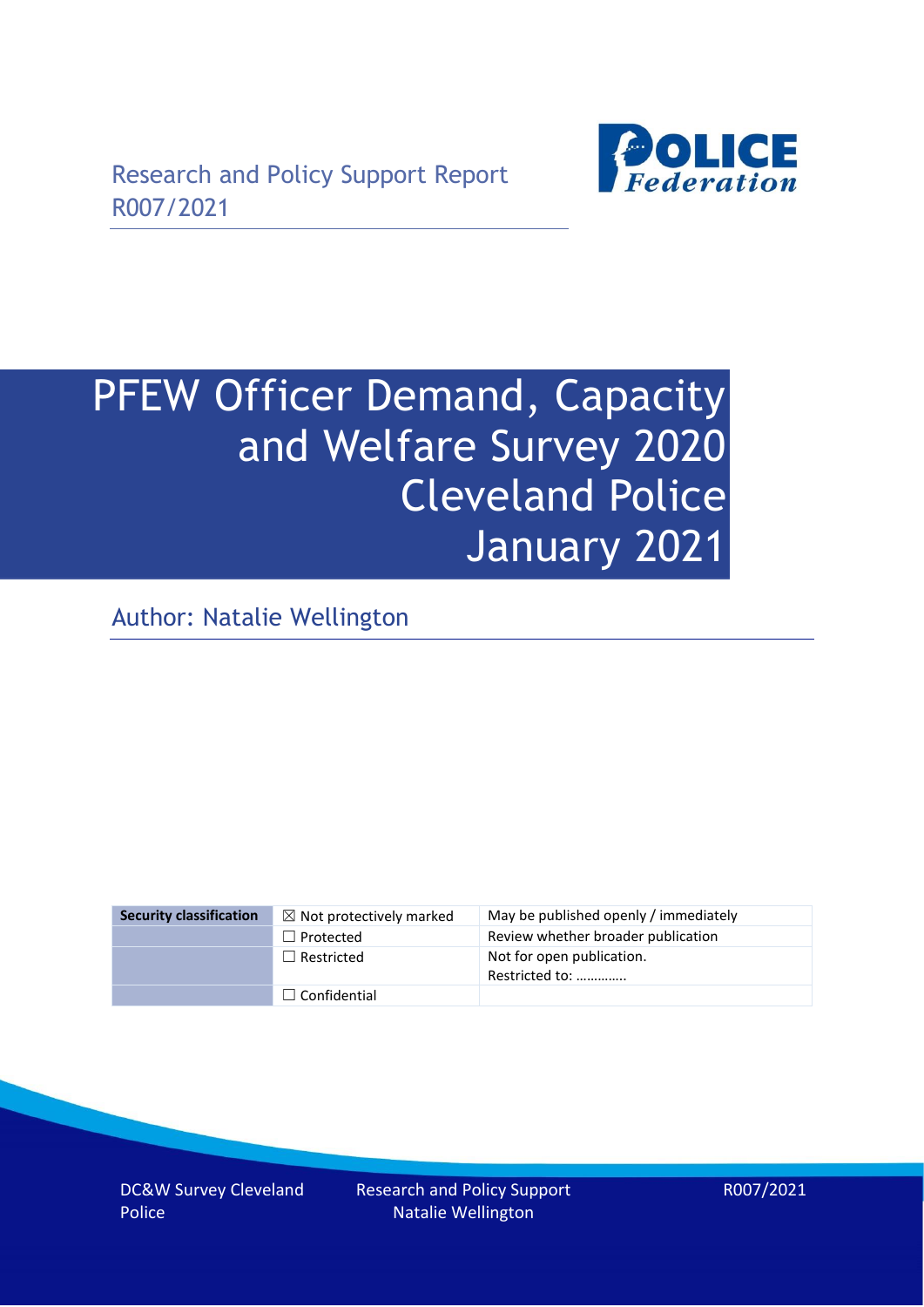# **CONTENTS**

| 2.          |                                                            |  |
|-------------|------------------------------------------------------------|--|
| 3.          |                                                            |  |
| 4.          |                                                            |  |
| 5.          |                                                            |  |
| 6.          |                                                            |  |
| $7_{\cdot}$ | ORGANISATIONAL SUPPORT FOR MENTAL HEALTH AND WELLBEING  17 |  |
| 8.          |                                                            |  |
|             |                                                            |  |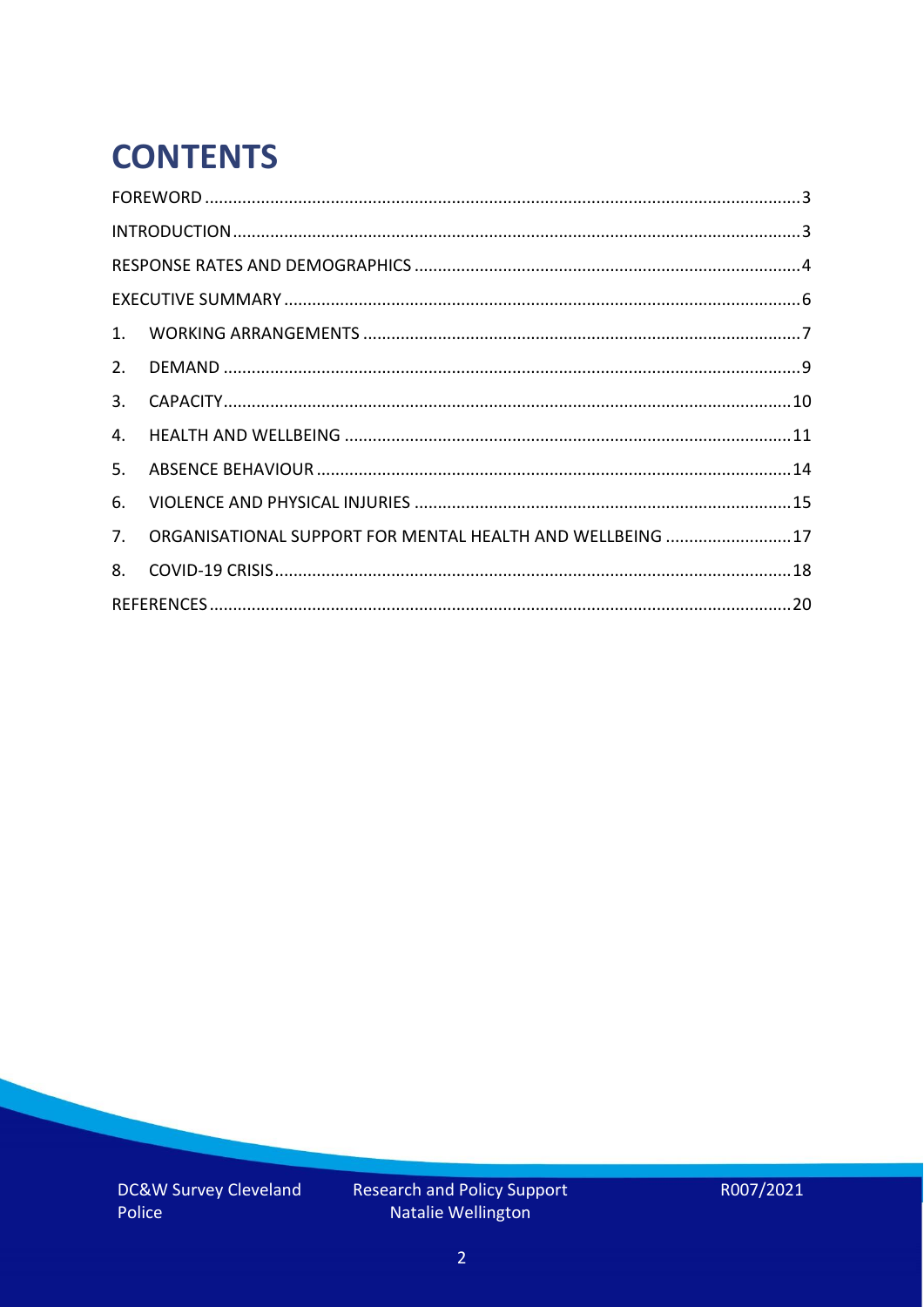### <span id="page-2-0"></span>**FOREWORD**

#### <span id="page-2-1"></span>**INTRODUCTION**

The Demand, Capacity and Welfare Survey is a biennial survey that started in 2016. This was in response to unprecedented budgetary cuts and a 14% fall in officer numbers over a seven year period from a high of 142,056 in 2009 to 122,748 in March 2016. <sup>i</sup> Evidence from a focus group study conducted by the PFEW<sup>ii</sup> also highlighted that these reductions may have been having a negative effect on officers' individual wellbeing. It was within this context that the Police Federation of England and Wales (PFEW) began a biennial Demand, Capacity and Welfare Survey. The 2020 PFEW Demand, Capacity and Welfare Survey is the third iteration of the survey. Due to the current global health crisis we have included questions specific to COVID-19, in order to help us to better understand the impacts of working within the police service during this crisis and officers' experiences on the ground. We have reported personal impacts in a specific section and organisational impacts are reported at contextually appropriate points throughout the report, to enable comparisons with other relevant items (for example we have included the results for the question asking whether COVID-19 has had an impact on single-crewing within the same section as the results for the question regarding frequency of single-crewing).

This report provides a summary of responses to key questions from the 2020 PFEW Officer Demand, Capacity and Welfare Survey from respondents in Cleveland Police.

Where appropriate, details of average responses from previous years, or the police service as a whole, are also presented.<sup>1</sup> However, differences across these figures have not been tested to assess whether they are statistically significant;<sup>2</sup> therefore, any and all differences reported are for guidance only and must be treated with caution. When comparing forcelevel data across years, a dash (–) is used, when applicable, to indicate where a force report was not provided due to small sample sizes.

Please be aware that the total number of responses for each item may vary slightly as not all items were answered by all respondents, and all percentages are rounded to the nearest

DC&W Survey Cleveland Police

 $1$  Data were weighted at a national level on the basis of respondents' force to ensure that each force were proportionally represented within the national sample; no weightings were applied at a force level. More information about weightings can be found in the 2020 Technical Annex R098/2020.

 $2$  As all the data are derived from samples of the population, rather than the whole population, percentage figures calculated are strictly speaking estimates, rather than exact measures. This means that every figure has a margin of error associated with it. Hence a very small percentage difference year on year may be due to sampling, rather than to actual changes.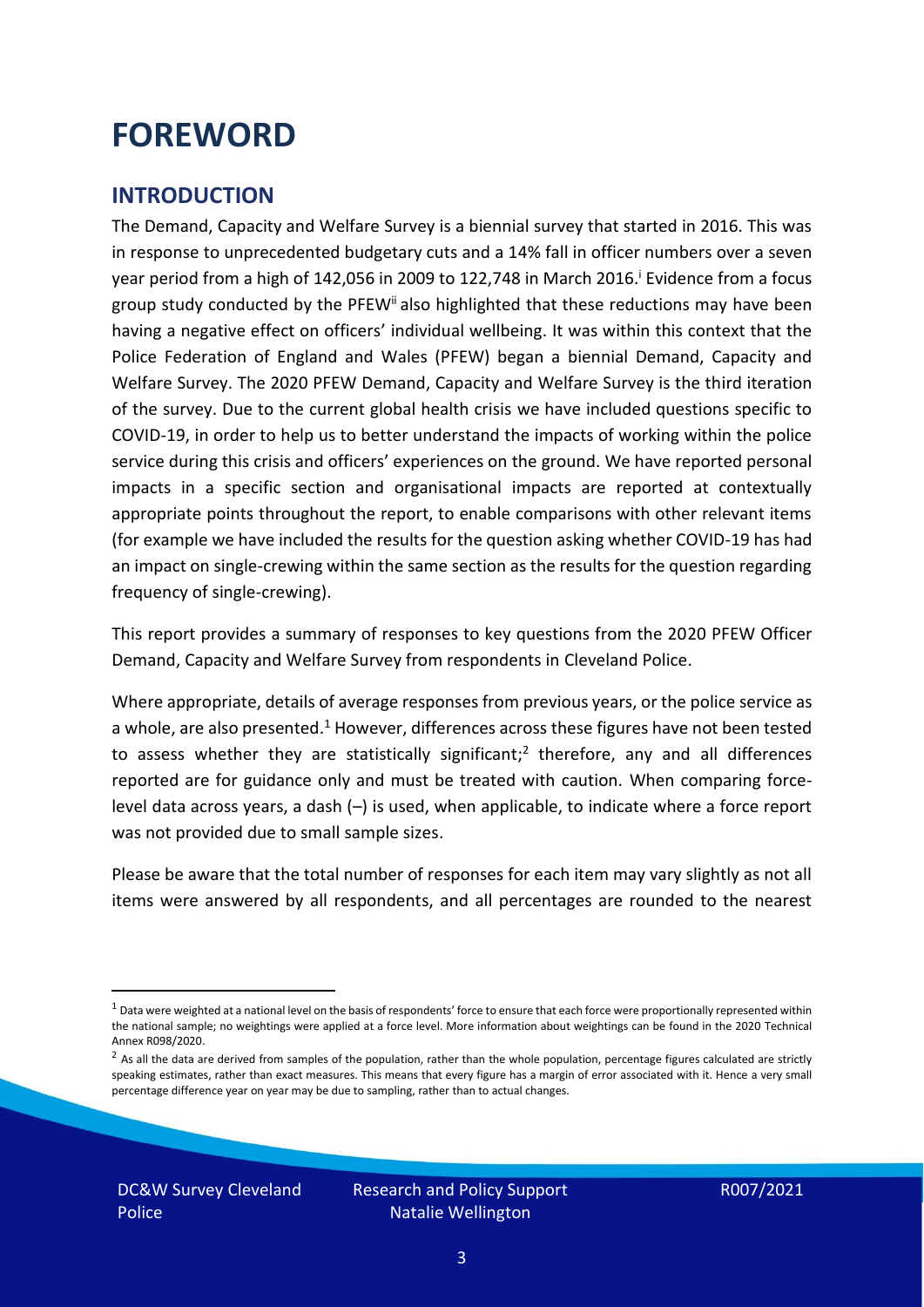whole number. In addition, the actual differences between any and all groups may be quite small, and these details should be considered when interpreting the data.

#### <span id="page-3-0"></span>**RESPONSE RATES AND DEMOGRAPHICS**

Survey responses were gathered over a seven-week period between October and November 2020. All officers of the federated ranks in England and Wales were eligible to participate. Analyses were conducted on a sample of 12,471 responses drawn from all 43 forces across England and Wales. The national response rate for the 2020 survey was 10%.

Overall, 3% of respondents (n=423) to the survey declined to state which force they belonged to. These responses have been included within the national data but are excluded from force-level analyses.<sup>3</sup>

116 responses were received from Cleveland Police, representing a response rate of around 9% (based on March 2020 Home Office figures of officer headcount).<sup>iii</sup> The margin of error for this report has been calculated using the size of the sample and population. At a 95% confidence level, this force report has a 9% margin of error. If the margin of error is less than 5%, it can be considered to be within the normal bounds of academic rigour.<sup>4</sup> If this threshold has not been met, the results from this report must be interpreted with caution.

76% of responses from Cleveland Police were received from male officers and 23% of responses were from female officers. The other 2% preferred not to say or identified in another way. In regards to rank, 67% of respondents from Cleveland Police were Constables, 25% were Sergeants, 4% were Inspectors, and 4% were Chief Inspectors. 1% of responses from Cleveland Police were received from Black and Minority Ethnic (BME) officers.

DC&W Survey Cleveland Police

<sup>&</sup>lt;sup>3</sup> Please see the 2020 Technical Annex R098/2020 for excluded cases.

<sup>&</sup>lt;sup>4</sup> The generally accepted academic standards is a 95% confidence level with a 5% (or less) margin of error.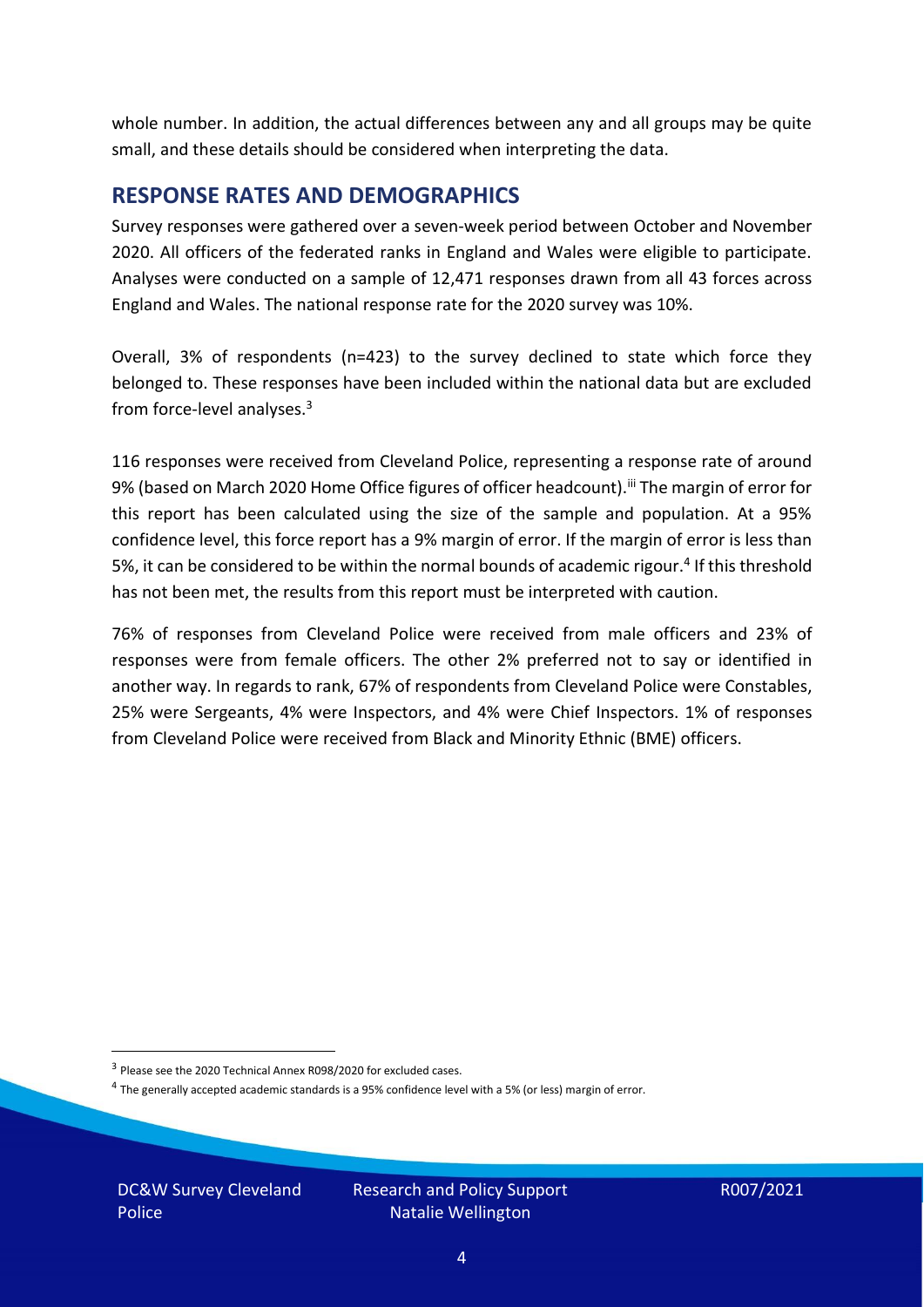### **INFOGRAPHIC**

### **Who responded?**

**116** responses were received from Cleveland Police, representing a **9%** response rate.



DC&W Survey Cleveland Police

Research and Policy Support Natalie Wellington

#### R007/2021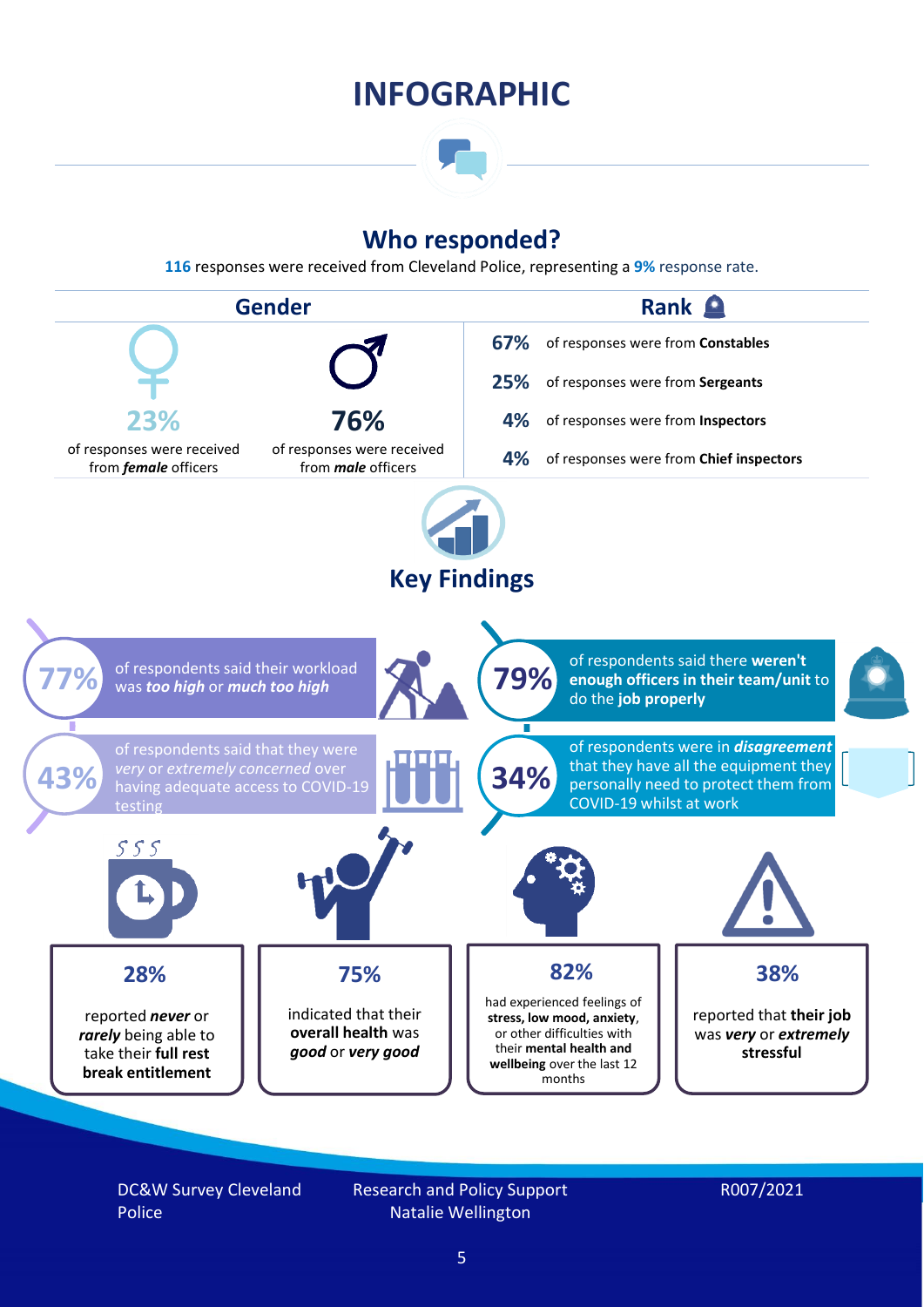### <span id="page-5-0"></span>**EXECUTIVE SUMMARY**

- **116** responses were received from Cleveland Police, representing a response rate of around **9%**.
- The average (mean) rating for **overall job satisfaction** for respondents was **5/10**.
- **67%** reported being **single-crewed** *often* or *always* and **17%** reported being **singlecrewed** *more often* due to **COVID-19**.
- **28%** of respondents reported *never* or *rarely* being able to take their **full rest break entitlement**; *lower than* the proportion in 2018 (30%).
- **77%** of respondents reported that their **workload** is currently *too high*, or *much too high*; *higher than* the proportion in 2018 (76%).
- **79%** of respondents said there **weren't enough officers in their team/unit** to do the **job properly**.
- The average (mean) **overall life satisfaction** rating was **6/10**. This can be compared to the national average of 6/10.
- **75%** of respondents indicated that their **overall health** was *good* or *very good.*
- **38%** of respondents said that they viewed their job as *very* or *extremely* **stressful**. This was *lower than* the proportion in 2018 (46%).
- **82%** of respondents indicated that they had **experienced feelings of stress, low mood, anxiety, or other difficulties with their health and wellbeing** over the last 12 months.
- **27%** of respondents reported that they had suffered **one or more injuries** that required medical attention as a result of **work-related violence** in the last year.
- **20%** of respondents reported that they had suffered **one or more injuries** that required medical attention as a result of **work-related accidents** in the last year.
- **31%** of respondents reported that they were *very* or *extremely worried* about the **impact that the COVID-19 crisis will have on them personally**.
- **6%** of respondents reported that they *have* or *have had* **COVID-19** confirmed by a positive antigen or antibody test.
- **34%** of respondents reported that they *disagreed* or *strongly disagreed* that they **have all the equipment they personally need to protect them from COVID-19 whilst at work**.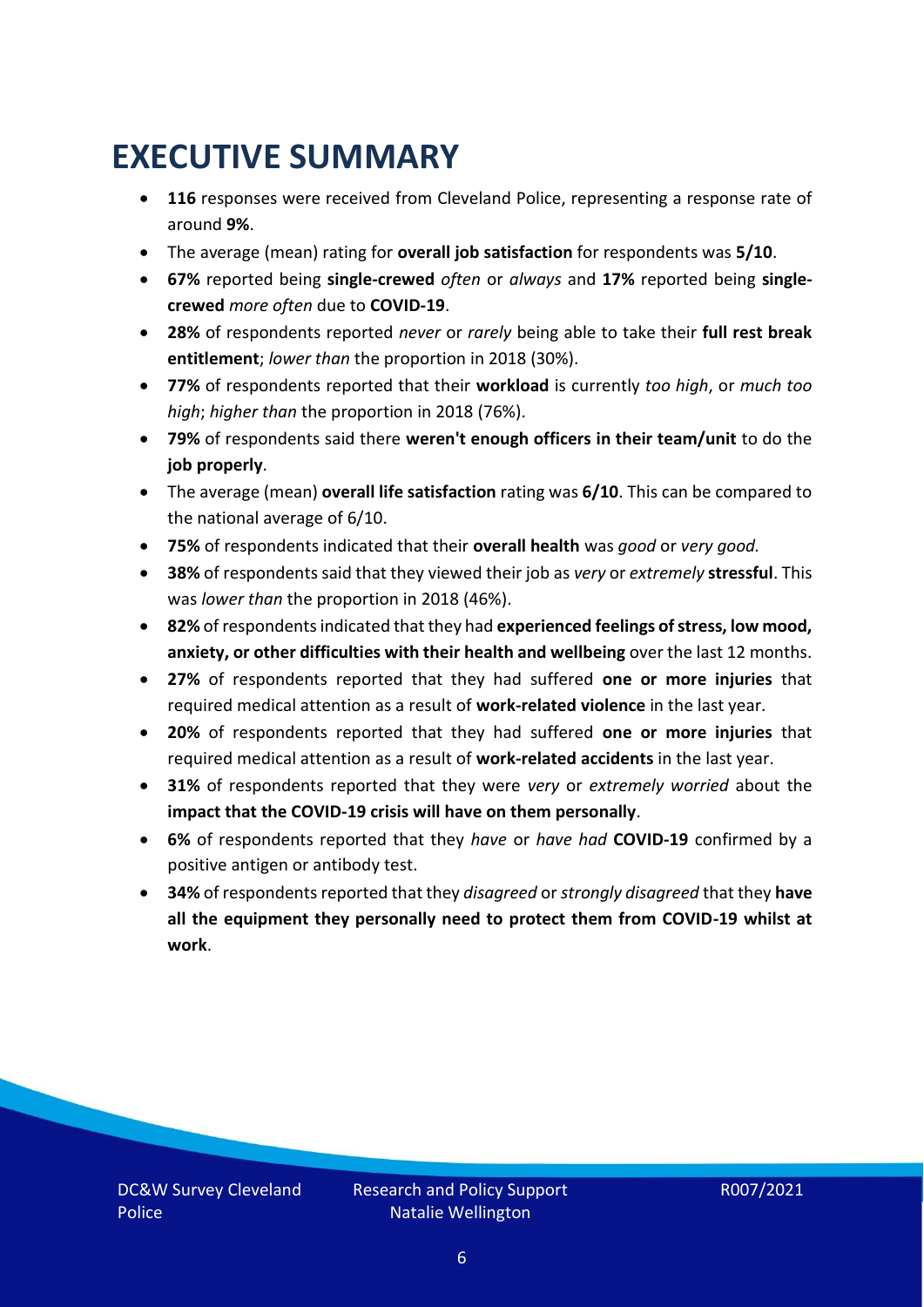### <span id="page-6-0"></span>**1. WORKING ARRANGEMENTS**

### **1.1. OVERALL JOB SATISFACTION**

Respondents were asked to rate their overall job satisfaction between 0 and 10, where 0 was 'not at all satisfied' and 10 was 'completely satisfied.' The average (mean) rating for overall job satisfaction for respondents from Cleveland Police was 5/10 (range 0-10), with 33% of respondents reporting an overall job satisfaction rating of *4* or *less*. This can be compared to the national average of 5/10 (range 0-10), and 37% of respondents reporting an overall job satisfaction rating of *4* or *less*.

#### **1.2. SHIFT LENGTH**

28% of respondents from Cleveland Police reported that their formal shift duration was more than the 8-10 hours advised by the Health and Safety Executive<sup>iv</sup> and the Police Negotiating Board,<sup>v</sup> and 25% of respondents indicated a shift length of 12 hours or more. 9% of the national sample indicated that their formal shift duration was more than 8-10 hours, and 7% indicated a shift length of *12 hours* or *more*. 5

#### **1.3. SINGLE-CREWING**

Among respondents from Cleveland Police, for whom this item was applicable, 67% reported being single-crewed either *often* or *always* over the previous 12-month period. This can be compared with 58% of respondents from the national sample.<sup>6</sup>

Due to COVID and the social distancing regulations implemented by the UK government, forces may have changed their normal operational procedures around crewing in order to reduce opportunities for infection between colleagues. The NPCC released guidance stating that when officers are double crewed a surgical Type IIR face mask should be worn in an enclosed space, such as a vehicle or personnel carrier, when social distancing cannot be achieved.<sup>vi</sup> However, some of the units may have decided to reduce the risk further by limiting double crewing or placing officers in bubbles. As such, in this year's iteration of the survey we wanted to ask an additional query about COVID-19 in relation to crewing levels, to see if crewing levels were affected by this. The findings were that 17% from Cleveland Police reported being single-crewed *more often* due to COVID-19.

 $<sup>6</sup>$  Respondents that reported not applicable were removed from force-level and national analysis.</sup>

DC&W Survey Cleveland Police

<sup>&</sup>lt;sup>5</sup> Respondents that reported not applicable were removed from force-level and national analysis.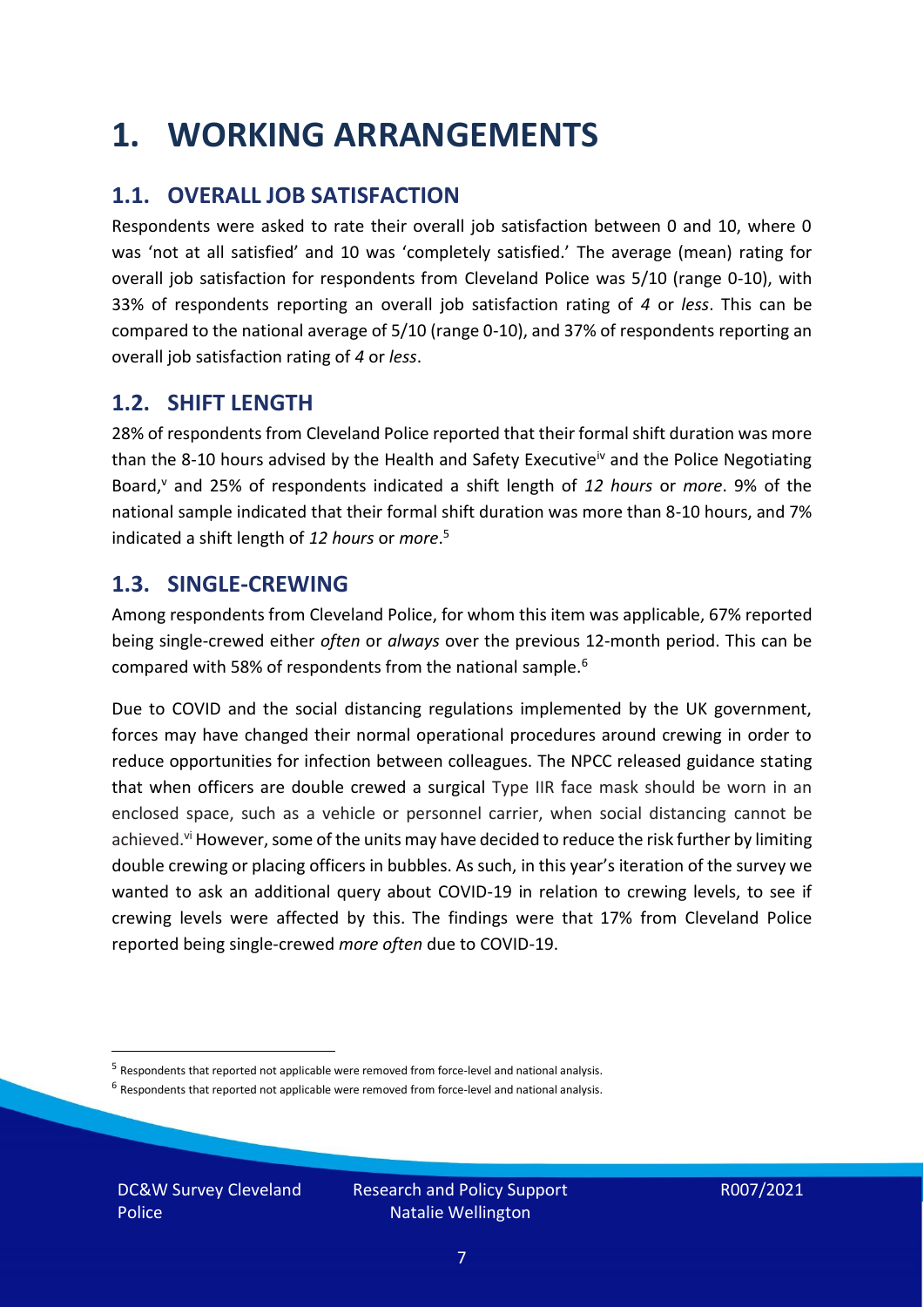#### **1.4. BREAKS, REST DAYS AND ANNUAL LEAVE**

28% of respondents from Cleveland Police reported *never* or *rarely* being able to take their full rest break entitlement, and 83% reported having had *two* or *more* rest days cancelled in the previous 12-month period. Furthermore, 57% of respondents from Cleveland Police told us that they had a request for annual leave refused *once* or *more* in the previous 12-month period.

Historical comparisons for items relating to breaks, rest days and annual leave for Cleveland Police, are also provided in *Table 1* below.

| Table 1: Force level figures for breaks, rest days<br>and annual leave                                       | 2016 | 2018 | 2020 |
|--------------------------------------------------------------------------------------------------------------|------|------|------|
| Reported being never or rarely able to take full<br>rest break entitlement                                   | 49%  | 30%  | 28%  |
| Reported having two or more rest days<br>cancelled in the previous 12 months                                 | 92%  | 83%  | 83%  |
| Reported having a request for annual leave<br>refused once or more in the previous 12<br>months <sup>7</sup> | 92%  | 62%  | 57%  |

DC&W Survey Cleveland Police



<sup>&</sup>lt;sup>7</sup> Please note, there were moderate changes to the question wording and response scale for this item between the 2016 and 2018 iterations of this survey. Please take this into consideration when interpreting any and all differences in the findings between these years, as altering the way in which a question is framed may unintentionally affect the way in which an individual responds.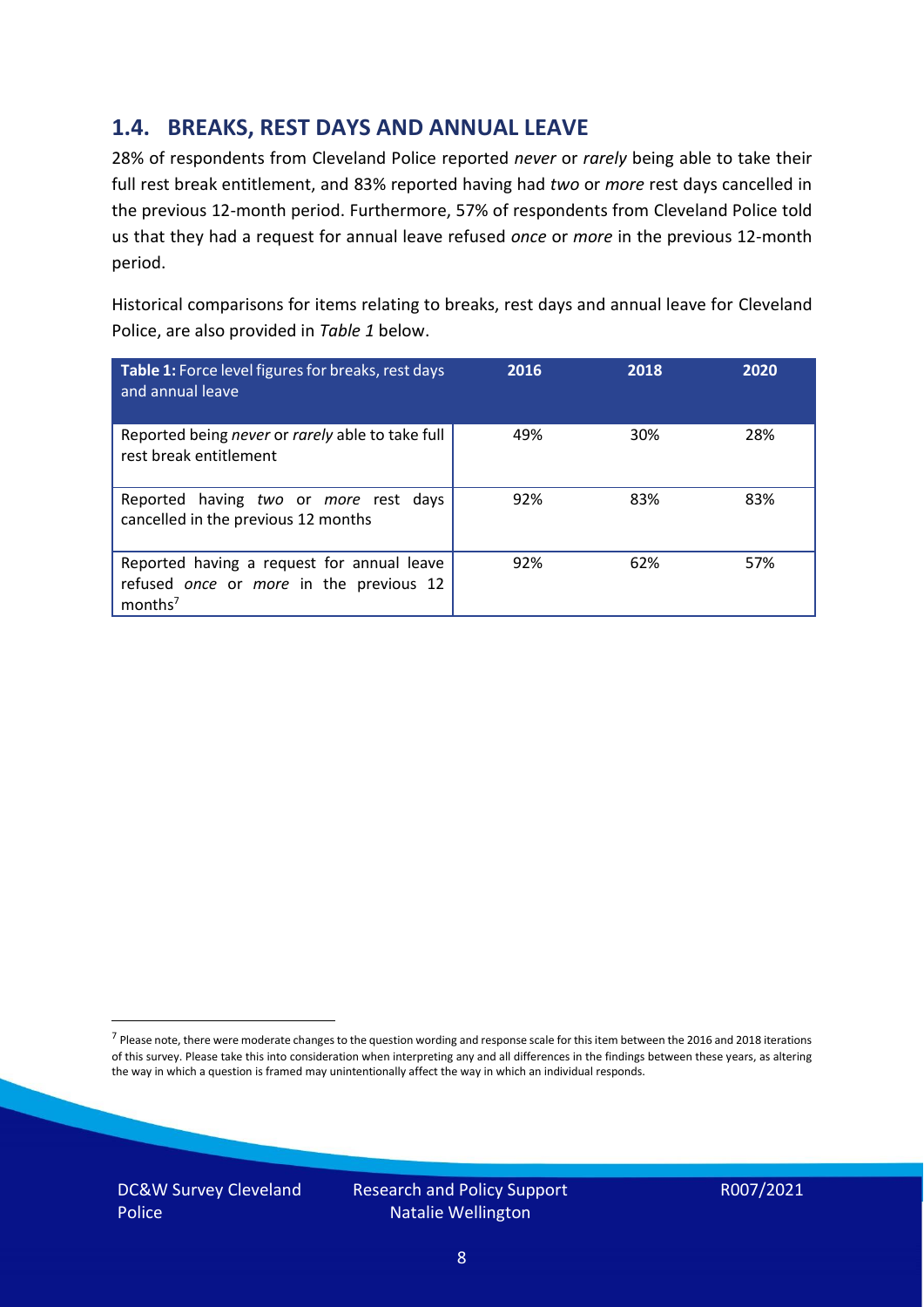# <span id="page-8-0"></span>**2. DEMAND**

### **2.1. WORKLOAD**

77% of respondents from Cleveland Police told us that their workload is currently *too high*, or *much too high*. An historical comparison for both national and local proportions for workload are displayed in *Table 2* below.

| Table 2: Proportion of respondents reporting<br>that their workload was too high or much too<br>high in the previous 12-month period | 2016 | 2018 | 2020 |
|--------------------------------------------------------------------------------------------------------------------------------------|------|------|------|
| Force-level figures                                                                                                                  | 77%  | 76%  | 77%  |
| National figures                                                                                                                     | 66%  | 72%  | 60%  |

### **2.2. AMOUNT AND PACE OF WORK**

87% of respondents from Cleveland Police *disagreed* or *strongly disagreed* that they generally have enough officers to manage all the demands being made on them as a team/unit.

Furthermore, 5% *agreed* or *strongly agreed* that they had enough time to engage in proactive policing in their team/unit. An historical comparison for both national and local proportions for this item are displayed in *Table 3* below.

| Table 3: Proportion of respondents reporting<br>that they agreed or strongly agreed that they<br>had enough time to engage in proactive<br>policing in their team/unit | 2016 | 2018 | 2020 |
|------------------------------------------------------------------------------------------------------------------------------------------------------------------------|------|------|------|
| Force-level figures                                                                                                                                                    | 6%   | 6%   | 5%   |
| <b>National figures</b>                                                                                                                                                | 13%  | 9%   | 14%  |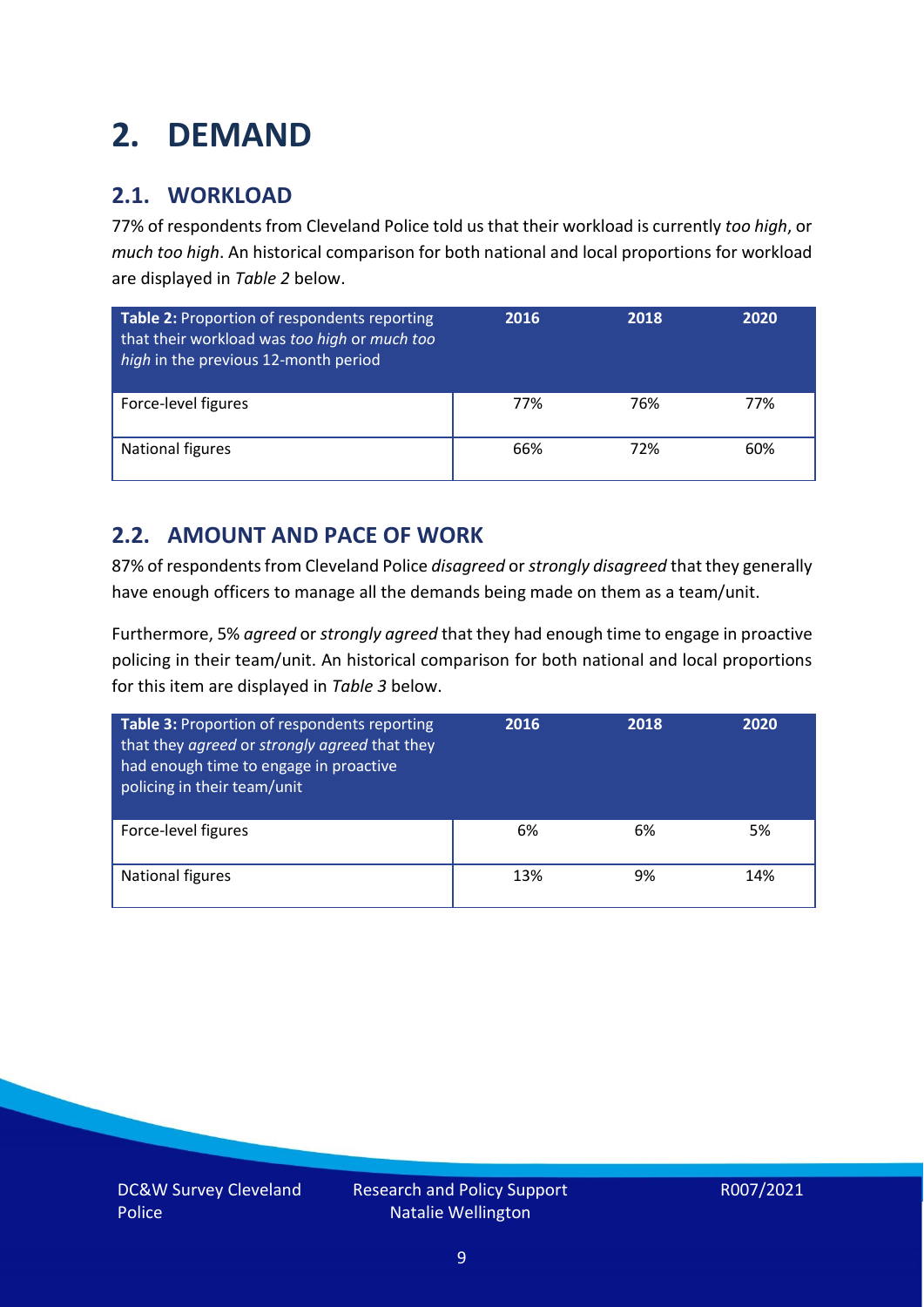## <span id="page-9-0"></span>**3. CAPACITY**

### **3.1. MINIMUM OFFICER STAFFING**

69% of respondents from Cleveland Police indicated that their team or unit had a minimum officer staffing level.

Among respondents whose team or unit had a minimum officer staffing level, 26% indicated that this level was *never* or *rarely* achieved.

Respondents were asked how often minimum staffing levels have been met compared to before the COVID-19 crisis. 41% reported minimum staffing levels being met *less frequently* compared to before the COVID-19 crisis.

### **3.2. OFFICER STAFFING ARRANGEMENTS**

76% of respondents *disagreed* or *strongly disagreed* that the way officer staffing levels are determined in their team/unit seems to be effective. Historical comparisons for this item and one other key item, relating to capacity to deal with demand for Cleveland Police, are provided in *Table 4* below.

| Table 4: Force level figures for key items relating to capacity                         |                                                               |      |      |  |
|-----------------------------------------------------------------------------------------|---------------------------------------------------------------|------|------|--|
| <b>Statements</b>                                                                       | Proportion of respondents who<br>disagreed with the statement |      |      |  |
|                                                                                         | 2016                                                          | 2018 | 2020 |  |
| The way officer staffing levels are determined in my<br>team/unit seems to be effective | 72%                                                           | 79%  | 76%  |  |
| There are enough officers in my team/unit for me to do<br>my job properly               | 83%                                                           | 86%  | 79%  |  |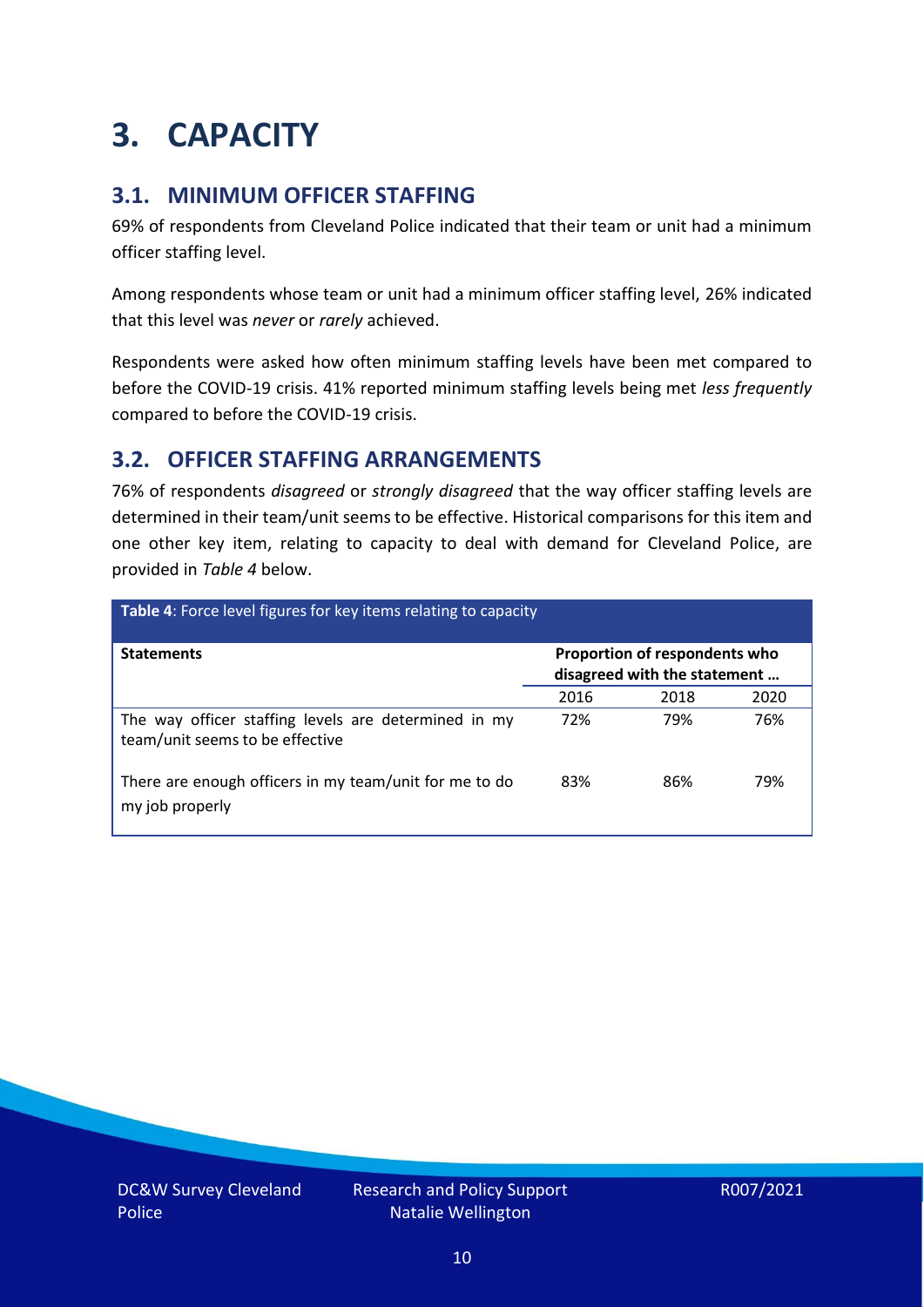### <span id="page-10-0"></span>**4. HEALTH AND WELLBEING**

### **4.1. OVERALL LIFE SATISFACTION AND WORTHWHILENESS**

Respondents were asked to rate their overall life satisfaction on a scale from 0 to 10, where 0 was *'Not at all satisfied'* and 10 was *'Completely satisfied'*. Furthermore, respondents were also asked to rate how worthwhile they feel the things they do in their life are on a scale from 0 to 10, where 0 was *'Not at all worthwhile'* and 10 was *'Completely worthwhile'.* These two items replicate the overall life satisfaction and overall worthwhileness questions posed within the Annual Population Survey by the Office for National Statistics (UK) and were included in the Demand, Capacity and Welfare Survey to enable benchmarking against the general population. vii

The average (mean) overall life satisfaction rating for the general population was 7 out of 10. The average (mean) rating for Cleveland Police was 6 out of 10, with 20% of respondents reporting a low overall life satisfaction rating of *4* or *less*. These results can be compared to the national average of 6/10, with 23% of respondents reporting a low overall life satisfaction rating of *4* or *less*.

The average (mean) overall worthwhileness rating for the general population was 7 out of 10. The average (mean) rating for Cleveland Police was 7 out of 10, with 17% of respondents reporting a low overall worthwhileness rating of *4* or *less*. These results can be compared to the national average of 7/10, with 18% of respondents reporting a low overall worthwhileness rating of *4* or *less*.

### **4.2. OVERALL PHYSICAL HEALTH**

Respondents were asked to rate their overall health on a scale from *very good* to *very poor*. An historical comparison for both national and local proportions for this item are in *Table 5* below.

| Table 5: Self-rated overall physical health<br>2016 |                       | 2018 | 2020 |     |
|-----------------------------------------------------|-----------------------|------|------|-----|
|                                                     | Poor or very poor     | 14%  | 4%   | 10% |
| Force-level figures                                 | Neither good nor poor | 22%  | 18%  | 15% |
|                                                     | Good or very good     | 63%  | 78%  | 75% |
|                                                     | Poor or very poor     | 12%  | 7%   | 9%  |
| National figures                                    | Neither good nor poor | 23%  | 17%  | 20% |
|                                                     | Good or very good     | 65%  | 77%  | 71% |

DC&W Survey Cleveland Police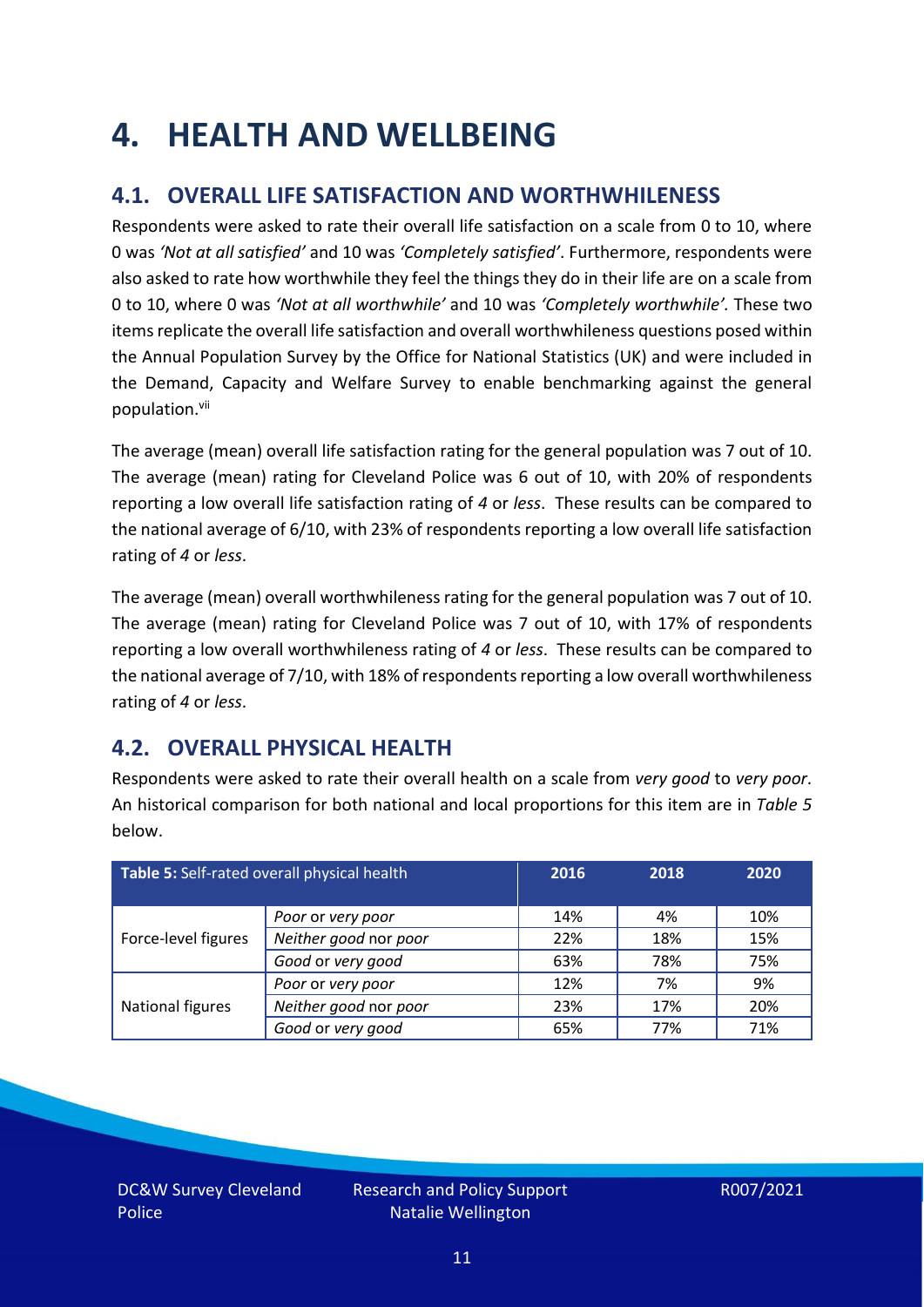#### **4.3. SINGLE-ITEM INDICATORS FOR MENTAL HEALTH**

#### **4.3.1. ANXIETY AND HAPPINESS**

Overall anxiety was measured using a single-item measure. Respondents were asked to rate how anxious they had felt the day before on a scale from 0 to 10, where 0 was *'Not at all anxious'* and 10 was *'Completely anxious'*. Overall happiness was also measured using a single-item measure and respondents were asked to rate how happy they had been the day before on a scale from 0 to 10, where 0 was *'Not at all happy'* and 10 was *'Completely happy'*. These items replicate the overall anxiety and overall happiness questions posed within the Annual Population Survey by the Office for National Statistics (UK) and were chosen to enable benchmarking against the general population.<sup>viii</sup>

The average (mean) overall anxiety rating for the general population was 4 out of 10, with 36% of respondents reporting a high overall anxiety rating of *6* or *more*. <sup>8</sup> The average (mean) rating for Cleveland Police was 4 out of 10, with 25% of respondents reporting a high overall anxiety rating of *6* or *more*. These results can be compared to the national average of 4/10, with 35% of respondents reporting a high overall anxiety rating of *6* or *more*. 9

The average (mean) overall happiness rating for the general population was 7 out of 10. The average (mean) rating for Cleveland Police was 6 out of 10, with 25% of respondents reporting a low overall happiness rating of *4* or *less*. These results can be compared to the national average of 6/10, with 25% of respondents reporting a low overall happinessrating of *4* or *less*.

#### **4.3.2. STRESS**

Work related stress was measured using a single-item measure. 38% of respondents from Cleveland Police said that they viewed their job as *very* or *extremely stressful*.

This is *higher than* the proportion reported in the national sample (33%) and *lower than* the proportion reported by Cleveland Police in 2018 (46%).

Stress outside of work was assessed using an adaptation of the work-related stress measure. 10% of respondents from Cleveland Police said that they viewed their life outside of work as *very* or *extremely stressful*.

DC&W Survey Cleveland Police

<sup>&</sup>lt;sup>8</sup> Please note that proportions for other wellbeing measures were not provided

 $9$  Overall scores for anxiety have been grouped and reported differently to life satisfaction, worthwhileness and happiness. The percentage of respondents scoring a high rating of *6* or *more* has been reported, as higher scores for anxiety are commonly associated with lower individual wellbeing. Whereas, the percentage of respondents scoring a very low rating of *4* or *less* has been reported for life satisfaction, worthwhileness and happiness, as lower scores on these measures are commonly associated with lower individual wellbeing.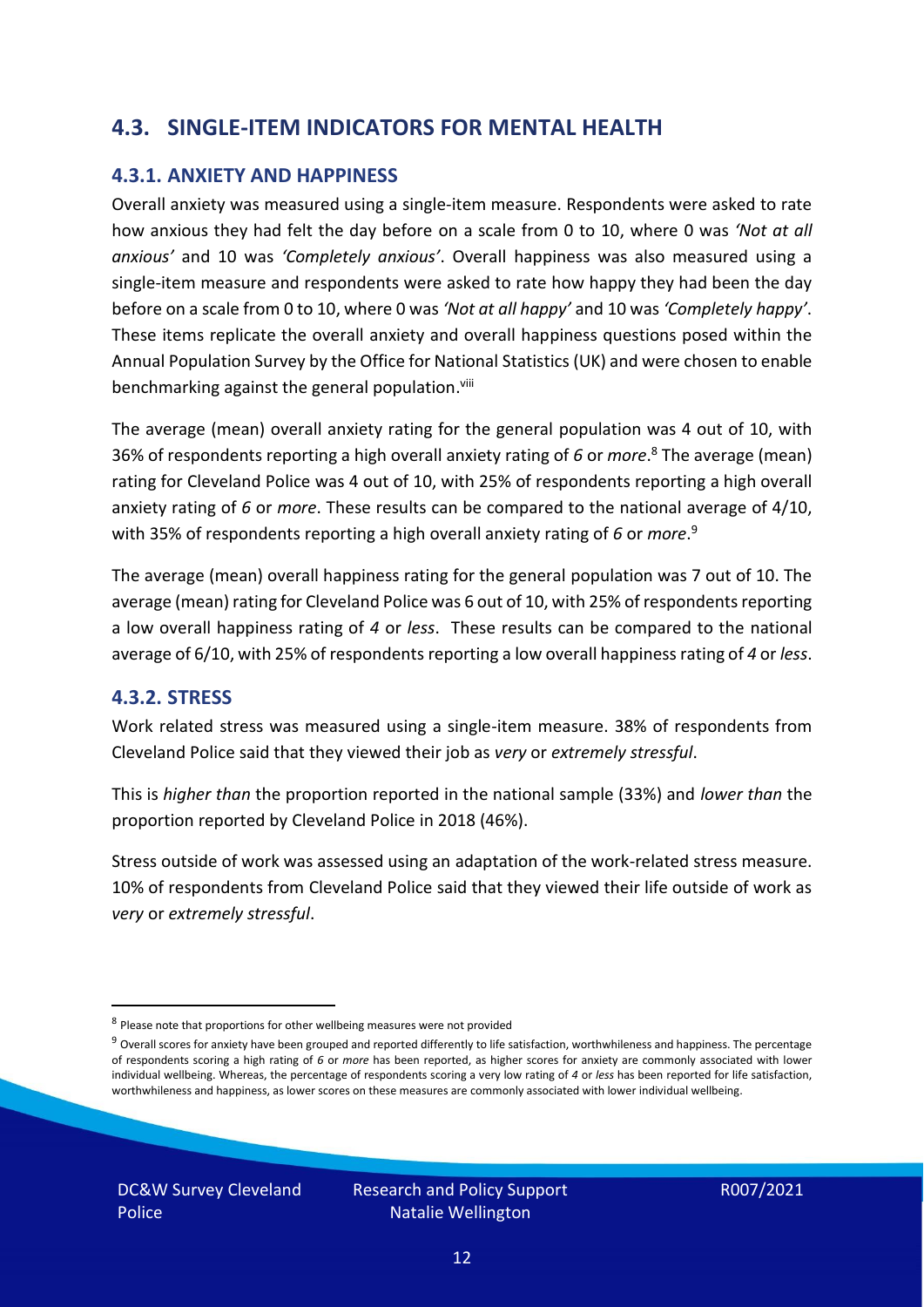#### **4.3.4. MENTAL HEALTH OVERVIEW**

A top-level broad overview of mental health and wellbeing was established using an item that asked respondents to indicate whether they had experienced feelings of stress, low mood, anxiety, or other difficulties with their health and wellbeing over the last 12 months. 82% of respondents from Cleveland Police indicated that they had experienced feelings of stress, low mood, anxiety, or other difficulties with their health and wellbeing over the last 12 months; with 100% of these respondents also indicating that these feelings were caused by, or made worse by work.

#### **4.3.5. MENTAL WELLBEING**

Respondents' mental wellbeing was measured using the Short Warwick-Edinburgh Mental Wellbeing Scale,<sup>ix</sup> which asked them to rate their experience during the last two weeks for seven positively framed items. A metric score was calculated which indicated participants' overall wellbeing. The higher the score is, the better their overall wellbeing is thought to be.<sup>10</sup>

The metric score for Cleveland Police is presented in *Table 6* below across years. This is also alongside the metric score for the national sample across years.

| <b>Table 6:</b> Average (mean) metric score for the Short Warwick-<br>Edinburgh Mental Wellbeing Scale | 2016 | 2018 | 2020 |
|--------------------------------------------------------------------------------------------------------|------|------|------|
| Force-level figures                                                                                    | 19   | 20   | 21   |
| National figures                                                                                       | 19   | 20   | 21   |

 $10$  The Short Warwick-Edinburgh Mental Wellbeing Scale was developed by the Universities of Warwick, Edinburgh and Leeds in conjunction with NHS Health Scotland (© University of Warwick, 2006).

DC&W Survey Cleveland Police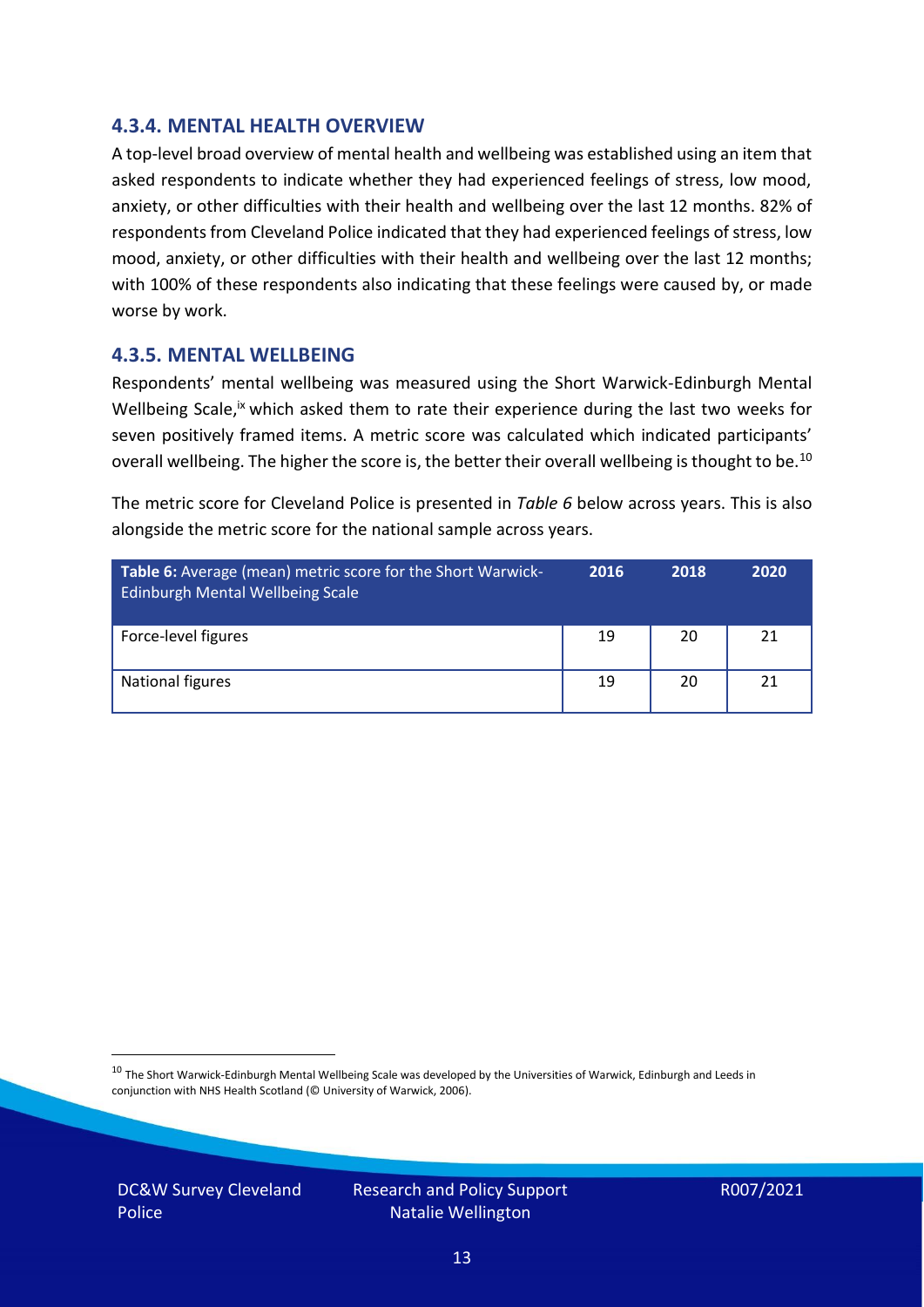# <span id="page-13-0"></span>**5. ABSENCE BEHAVIOUR**

### **5.1. ABSENCE**

46% of respondents from Cleveland Police reported *one* or *more* days of sickness absence and 43% of respondents indicated that at least one day of their sickness absence was attributable to stress, depression, or anxiety.

The national proportion of respondents who had taken *one* or *more* days of sickness absence was 48% and 32% of respondents indicated that at least one day of their sickness absence was attributable to stress, depression, or anxiety.

#### **5.2. PRESENTEEISM AND LEAVEISM**

Presenteeism is the act of attending work while ill. This has been shown to be associated with subsequent health decline, particularly in relation to burnout, $x$  and can lead to elevated absenteeism.<sup>xi</sup> Moreover, evidence suggests that presenteeism can compound the effects of the initial illness and negatively influence job satisfaction, resulting in negative job attitudes and withdrawal from work.<sup>xii</sup>

Leaveism is a term to describe hidden sickness absence and work undertaken during rest periods. A core dimension of leaveism includes using allocated time off such as annual leave entitlements to take time off when they are in fact unwell. Findings for Cleveland Police across years are presented in *Table 7* below.

| Table 7: Proportion of respondents reporting the<br>following absence behaviour once or more over the<br>previous 12 months |                             | 2016 | 2018 | 2020 |
|-----------------------------------------------------------------------------------------------------------------------------|-----------------------------|------|------|------|
| Presenteeism                                                                                                                | Due to Physical health      | 95%  | 79%  | 67%  |
|                                                                                                                             | Due to Psychological health | 73%  | 76%  | 74%  |
| <b>Using</b><br>annual leave to<br>time off due to<br>take<br>health                                                        | Due to Physical health      | 65%  | 46%  | 26%  |
|                                                                                                                             | Due to Psychological health | 47%  | 57%  | 50%  |

DC&W Survey Cleveland Police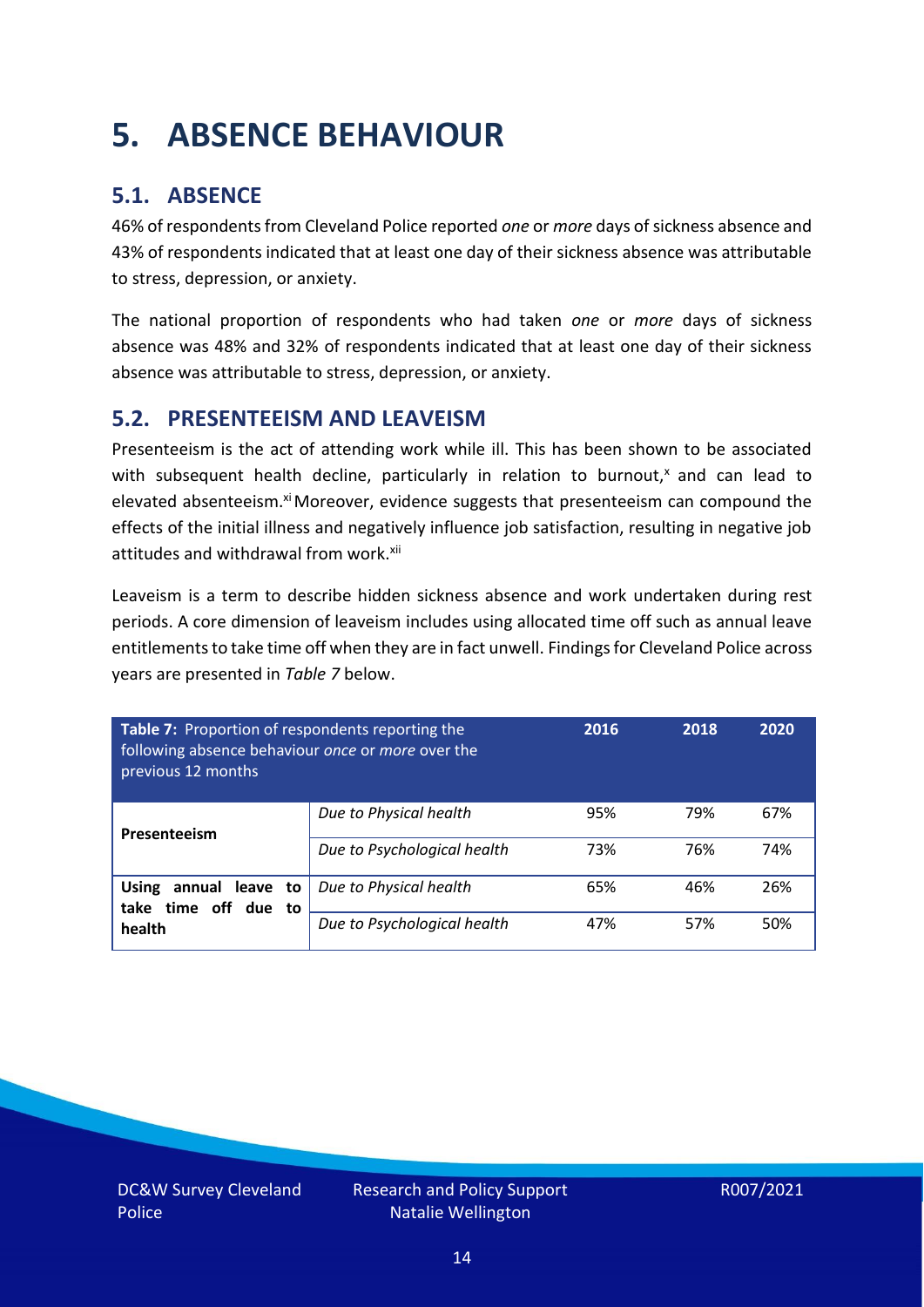# <span id="page-14-0"></span>**6. VIOLENCE AND PHYSICAL INJURIES**

### **6.1. VIOLENCE**

Verbal and physical violence was assessed using four questions regarding how often officers received verbal insults, verbal threats, spitting assaults, unarmed physical attacks, and attacks with a weapon from members of the public over the previous 12 months. Findings for Cleveland Police are presented in *Table 8* below.

**Table 8**: Force level figures for frequency of verbal and physical violence from members of the public

| Type of violent victimisation                                                          | Proportion of respondents indicating frequency<br>of experience as at least once a week |      |      |
|----------------------------------------------------------------------------------------|-----------------------------------------------------------------------------------------|------|------|
|                                                                                        | 2016                                                                                    | 2018 | 2020 |
| Verbal insults (e.g. swearing, shouting, abuse)                                        | 54%                                                                                     | 44%  | 25%  |
| Verbal threats (e.g. threat of hitting, threat of<br>kicking)                          | 32%                                                                                     | 30%  | 22%  |
| Spitting assaults (i.e. being deliberately spat<br>$upon)$ <sup>11</sup>               | $\cdots$                                                                                | 4%   | 3%   |
| Unarmed physical attacks (e.g. struggling to get<br>free, wrestling, hitting, kicking) | 27%                                                                                     | 16%  | 16%  |
| Use of a deadly weapon (e.g. stick, bottle, axe,<br>firearm)                           | 2%                                                                                      | 2%   | 0%   |

### **6.2. INJURIES**

27% of Cleveland Police respondents reported that they had suffered *one or more* injuries that required medical attention as a result of **work-related violence** in the last year.

This is *higher than* the proportion reporting *one or more* injuries as a result of **work-related violence** in the national sample (16%) and *lower than* the proportion reported by Cleveland Police in 2018 (30%).

20% of Cleveland Police respondents reported that they had suffered one or more injuries that required medical attention as a result of **work-related accidents** in the last year.

 $11$  Data on spitting assaults is not available for the year 2016 as the item was not included until the 2018 iteration of the survey.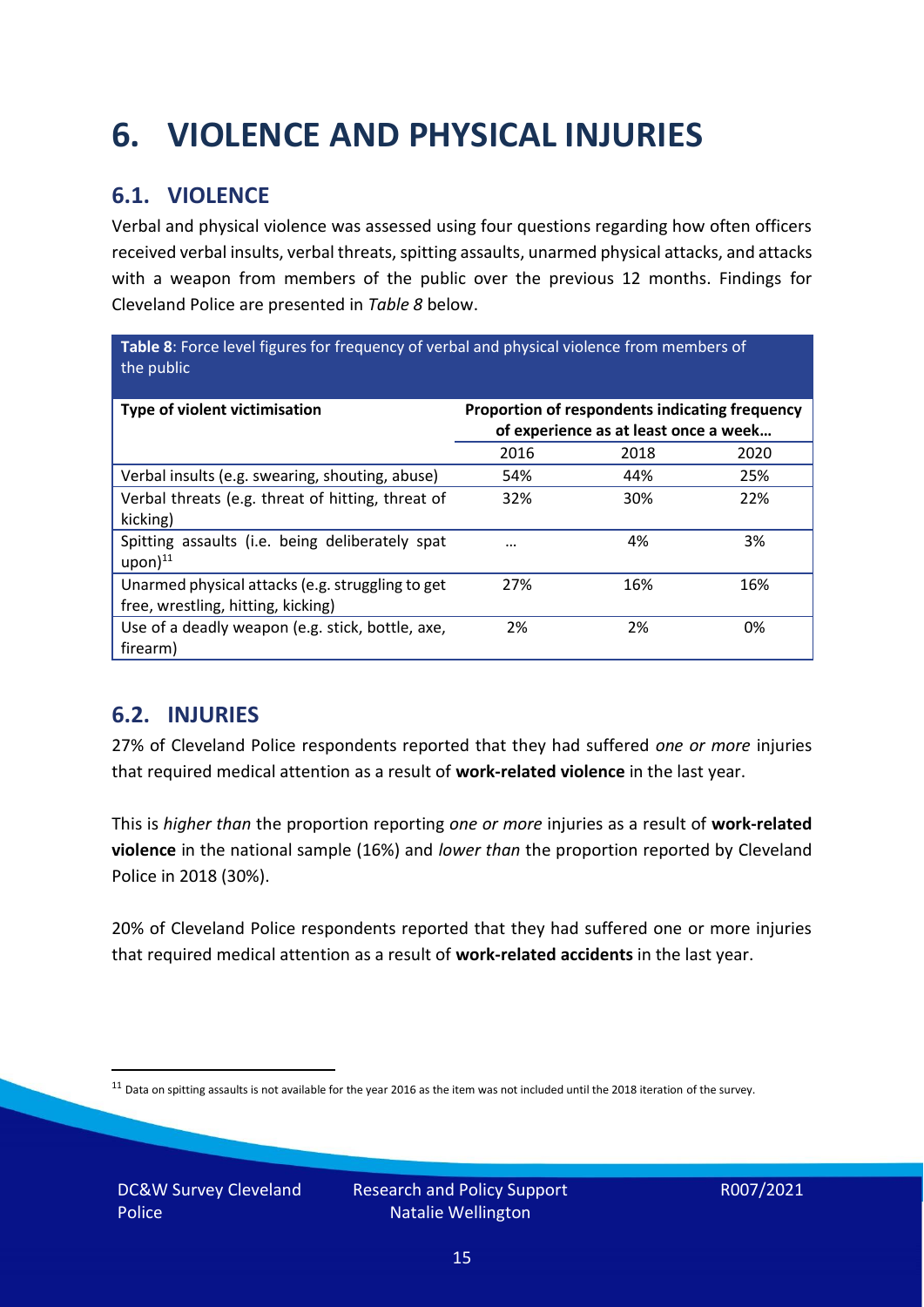This is *higher than* the proportion reporting *one or more* injuries as a result of **work-related accidents** in the national sample (11%) and *lower than* the proportion reported by Cleveland Police in 2018 (22%).

DC&W Survey Cleveland Police

Research and Policy Support Natalie Wellington

R007/2021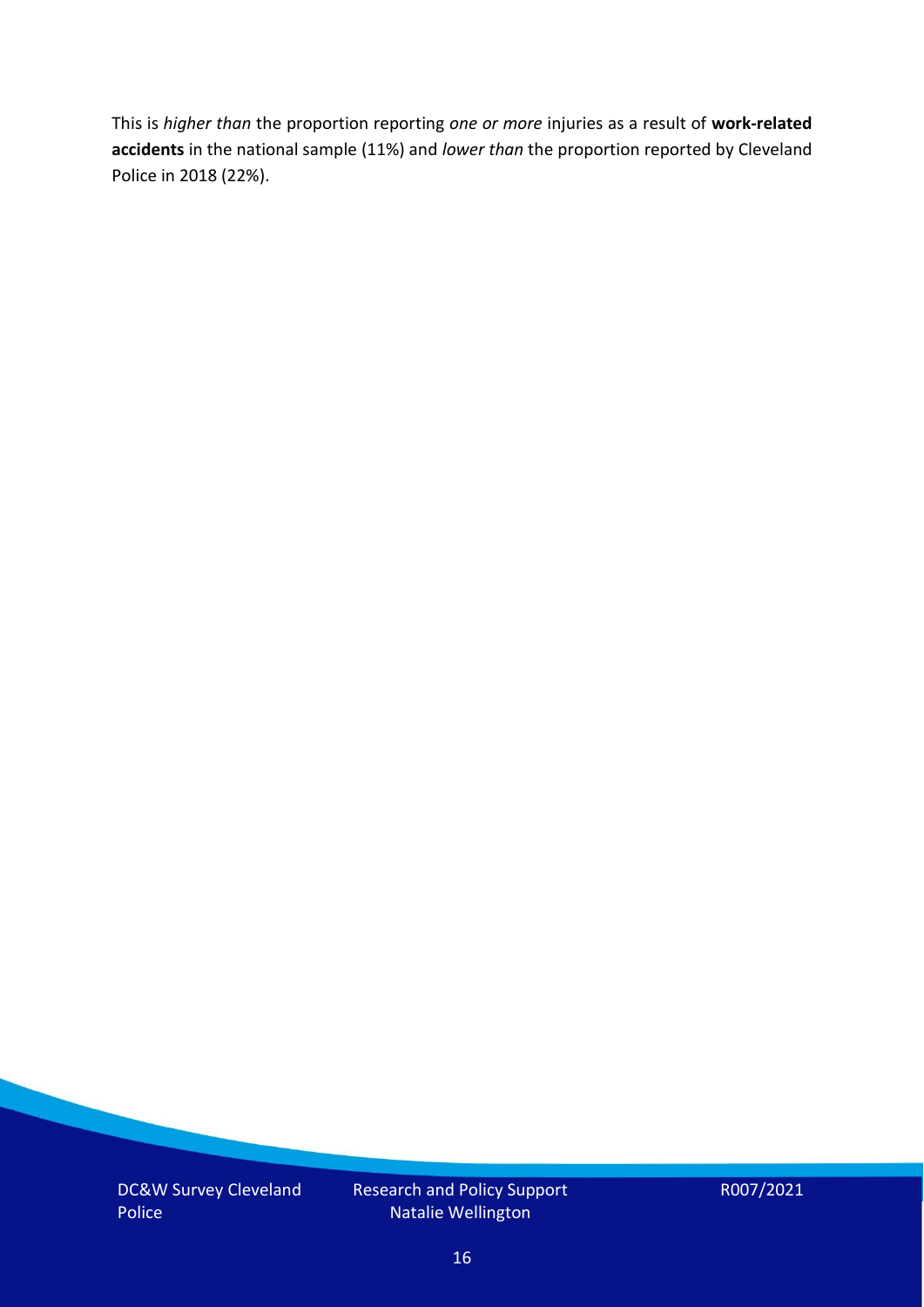# <span id="page-16-0"></span>**7. ORGANISATIONAL SUPPORT FOR MENTAL HEALTH AND WELLBEING**

### **7.1. DISCLOSURE**

Respondents who indicated that they had sought help for difficulties with mental health and wellbeing were presented with additional questions concerning disclosure to a line manager. 90% of respondents from Cleveland Police, for whom it was applicable, reported that they had disclosed seeking mental health and wellbeing support to their line managers. This can be compared with 72% reported by Cleveland Police in 2018.

#### **7.2. MENTAL HEALTH AND WELLBEING SUPPORT SERVICES**

Respondents were asked about mental health and wellbeing support services that are *reactive* (services that aim to help those that are already experiencing difficulties with their mental health and wellbeing), and *proactive* (services that aim to help people prevent difficulties with mental health and wellbeing from developing). Key findings for Cleveland Police are displayed in the tables below, with *Table 9* displaying both national and local proportions.

**Table 9**: Proportion of respondents reporting that they are *aware* of reactive and proactive mental health and wellbeing support services that their force offers

| <b>Questions</b>                                           |                           |                  |
|------------------------------------------------------------|---------------------------|------------------|
|                                                            | Proportion of respondents |                  |
|                                                            | Force-level figures       | National figures |
| Reported being aware of reactive services that their force | 82%                       | 74%              |
| offers to support the mental health and wellbeing of its   |                           |                  |
| employees (e.g. counselling, helpline services, peer       |                           |                  |
|                                                            |                           |                  |
| support groups etc.)                                       |                           |                  |
| Reported being aware of proactive services that their      | 53%                       | 43%              |
| force offers to support the mental health and wellbeing    |                           |                  |
| of its employees (e.g. resilience training, mindfulness    |                           |                  |
| workshops, mental health awareness programmes etc.)        |                           |                  |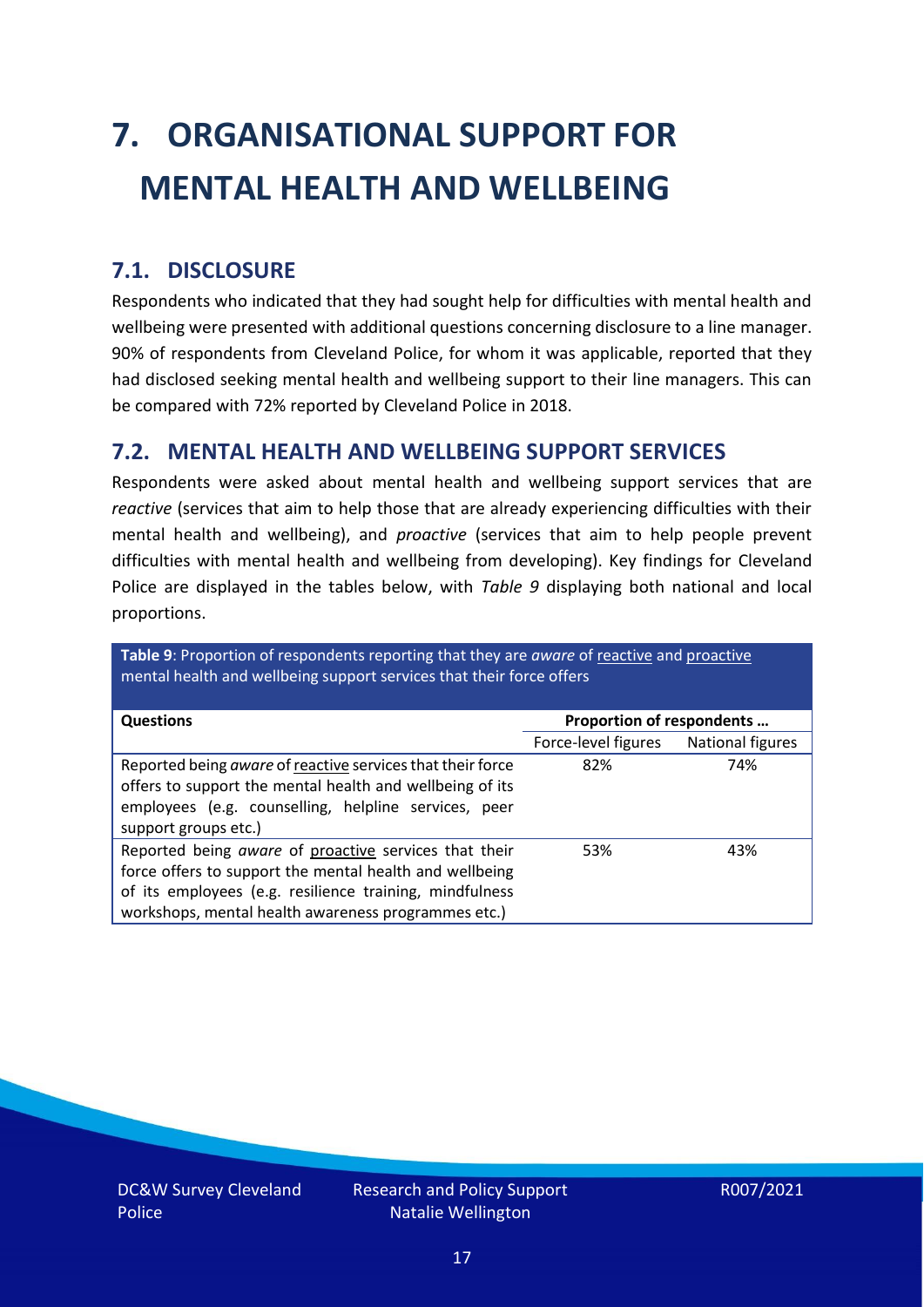### <span id="page-17-0"></span>**8. COVID-19 CRISIS**

Questions about the COVID-19 crisis have been included in this year's survey to help to better understand the impacts of working within the police service during this period. This section of the report specifically focusses on the personal impact of the COVID-19 crisis on officers, whilst organisational impacts have been reported at contextually appropriate points throughout the report.<sup>12</sup>

Respondents were asked whether they think they have or have had COVID-19. Comparisons for both national and local proportions are shown in *Table 10* below.

| Table 10: Proportion of respondents reporting whether<br>they have or have had COVID-19 | <b>Force-level</b><br>figures | <b>National</b><br>figures |
|-----------------------------------------------------------------------------------------|-------------------------------|----------------------------|
| Yes, confirmed by a positive antigen or antibody test                                   | 6%                            | 3%                         |
| Yes, based on strong personal suspicion or medical advice                               | 32%                           | 23%                        |
| No                                                                                      | 43%                           | 47%                        |
| Unsure                                                                                  | 19%                           | 27%                        |

31% of respondents from Cleveland Police said that they were *very* or *extremely worried* about the impact that the COVID-19 crisis will have on them personally. This can be compared to the national sample, where 22% said that they were *very* or *extremely worried* about the impact that the COVID-19 crisis will have on them personally.

Respondents from Cleveland Police were asked about their concern over the issues displayed in *Table 11* below (national and local proportions are shown).

| Table 11: Proportion of respondents reporting that they were very or extremely concerned over the<br>following |                           |                 |
|----------------------------------------------------------------------------------------------------------------|---------------------------|-----------------|
| <b>Statements</b>                                                                                              | Proportion of respondents |                 |
|                                                                                                                | Force-level               | <b>National</b> |
|                                                                                                                | figures                   | figures         |
| Becoming unwell with COVID-19 due to having close contact with                                                 | 40%                       | 34%             |
| someone who has COVID-19 in the line of duty                                                                   |                           |                 |
| Becoming unwell with COVID-19 due to being assaulted by someone                                                | 27%                       | 23%             |
| who has COVID-19 in the line of duty                                                                           |                           |                 |
| Having adequate access to COVID-19 testing (antigen                                                            | 43%                       | 37%             |
| and/or antibody diagnostic testing)                                                                            |                           |                 |
| Enforcing the lockdown restrictions                                                                            | 22%                       | 25%             |

<sup>12</sup> For more information please see the introduction to this report on page 3.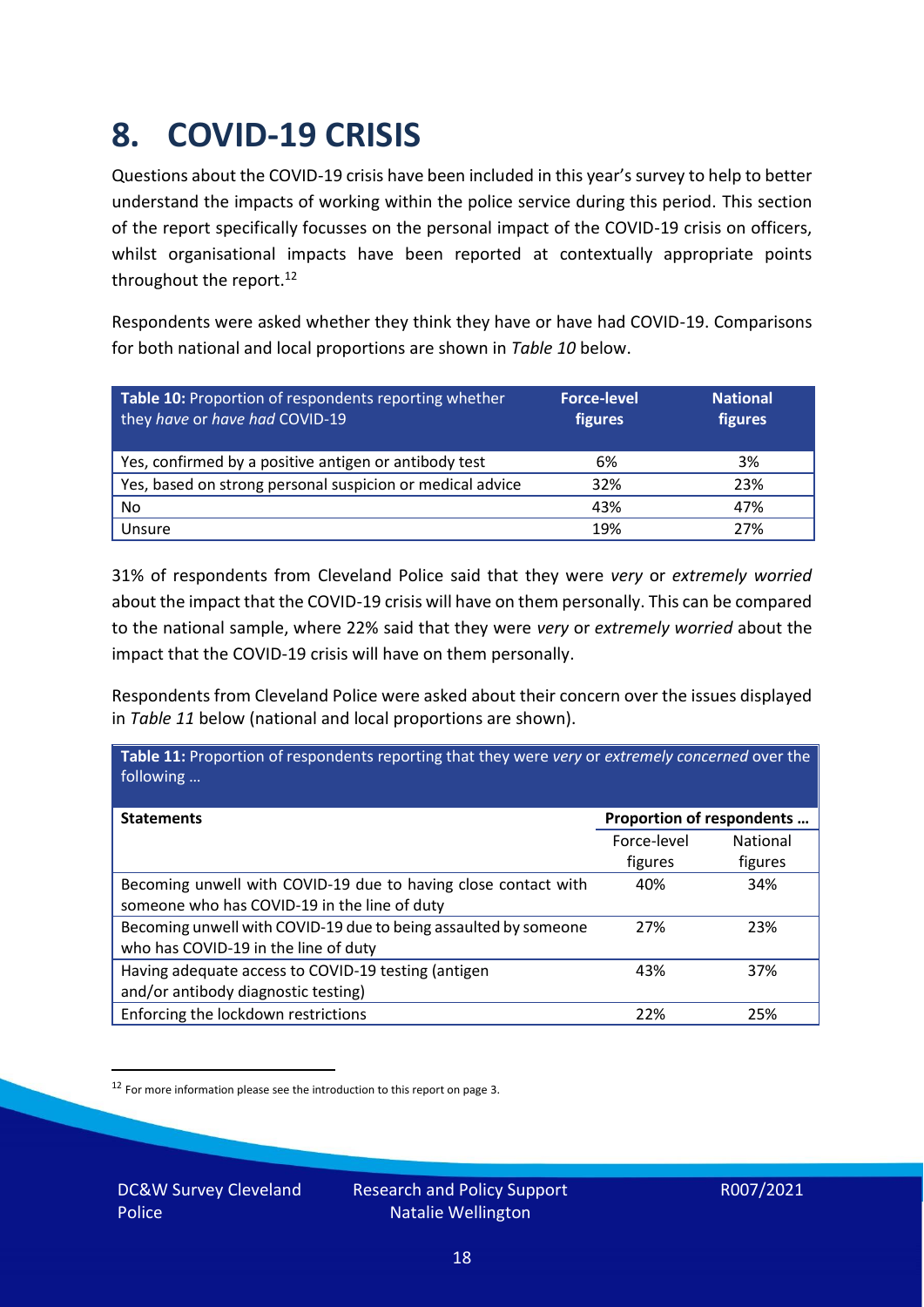Furthermore, 34% of respondents from Cleveland Police reported that they *disagreed* or *strongly disagreed* that they have all the equipment they personally need to protect them from COVID-19 whilst at work. This can be compared to the national sample, where 39% reported that they *disagreed* or *strongly disagreed* that they have all the equipment they personally need to protect them from COVID-19 whilst at work.

DC&W Survey Cleveland Police

Research and Policy Support Natalie Wellington

R007/2021